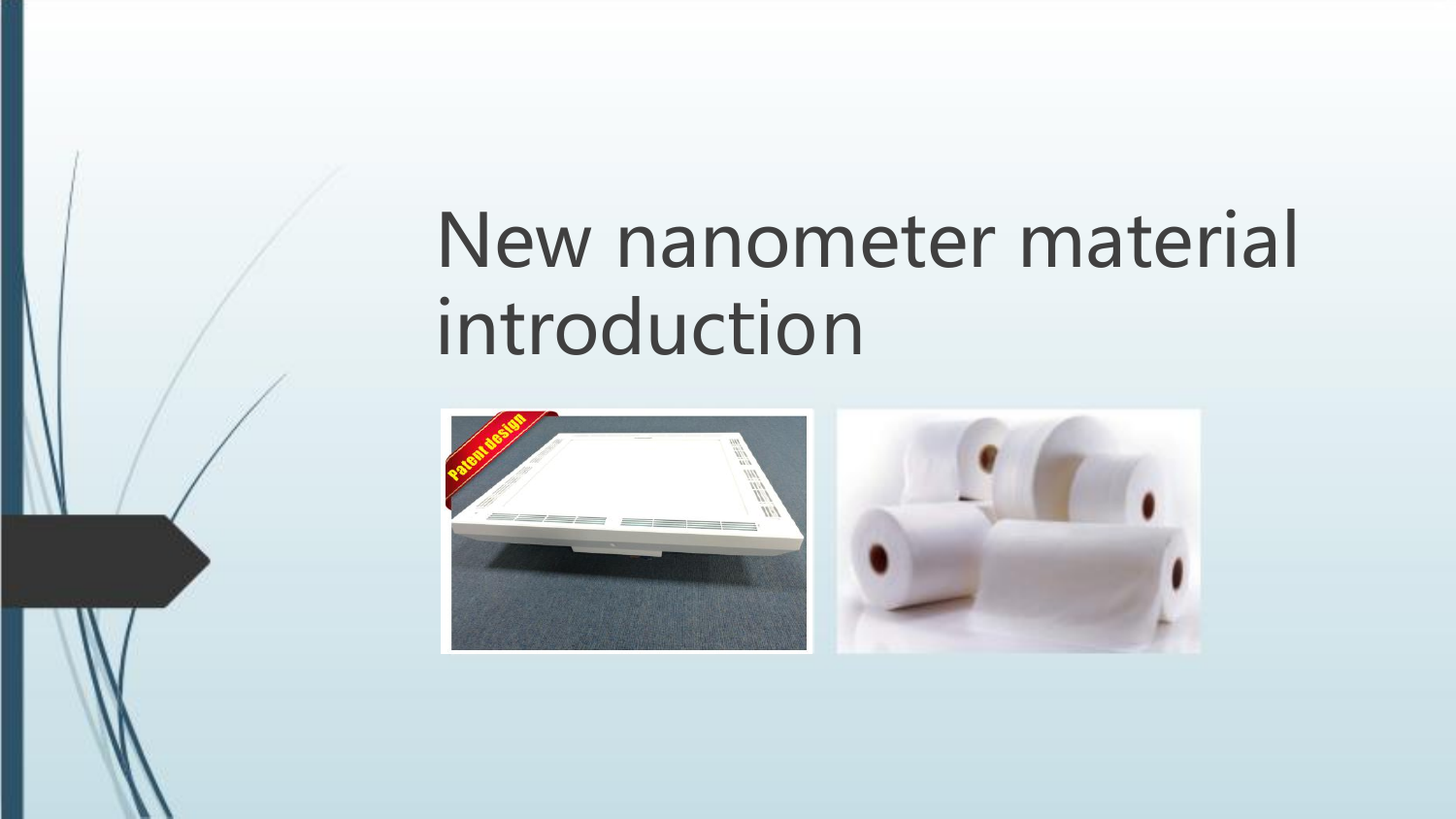# What's nanometer?



One nanometer is one billionth of a meter. How small is this size?

单击输入您的封面副标题 The scientific community regard the field larger than 100 nanometers as the macroscopic world, and the field from 1 nanometer to 100 nanometer Called the mesoscopic world, less than 1 nanometer is called the microscopic world.

The diameter of the virus is approximately 60 to 250 nanometers, and the diameter of the red blood cells is approximately equal to 2000 nanometer, the diameter of the hair wire is 3000-5000 nanometers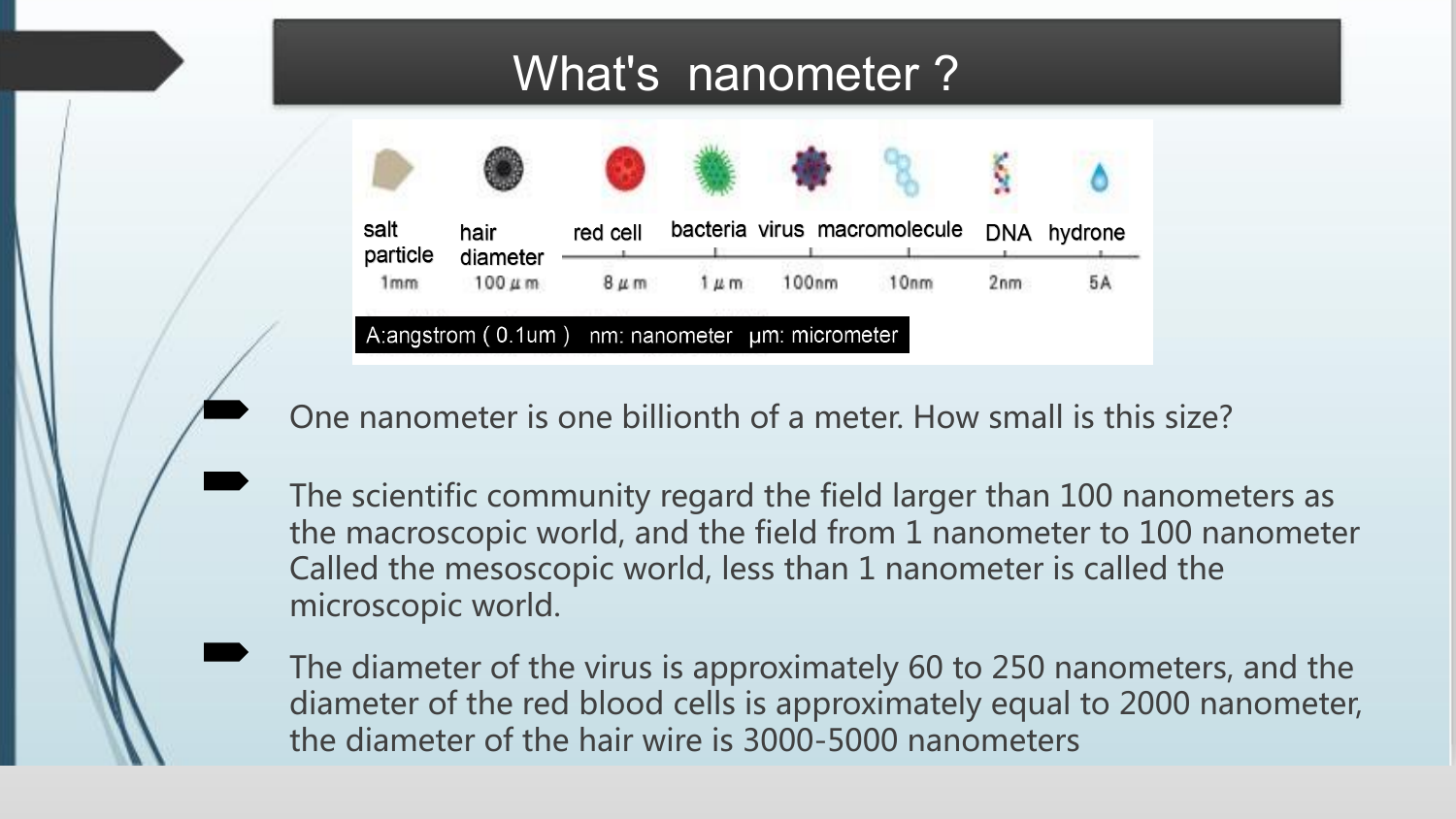

 **Surface-to-body ratio effect:** Under the same volume, the smaller the particles, the larger the surface area. At this time, the surface-to-body ratio effect cannot be ignored.<br>**Dep Quantum effect:** When the particles fall below the nanometer size, quantum effects must

Main Features

be considered. At this time, the energy level changes from continuous to phase, and the electrical, magnetic, and optical characteristics have undergone significant changes. For example, the conductive metal becomes an insulator after nanometerization.

 **Quantum tunneling effect (macroscopic quantum tunneling effect):** In classical mechanics, particles cannot overcome potential energy barriers and have the effect of passing through walls. However, in the atomic micro-environment, electrons have a higher potential energy barrier than themselves, but have a tunneling effect, so it is called quantum tunneling.

 Great changes after nanometerization, the following physical properties will change after "nanometerization". Sound properties, optical properties, electrical properties, magnetic properties, thermal properties, chemical properties, mechanical properties.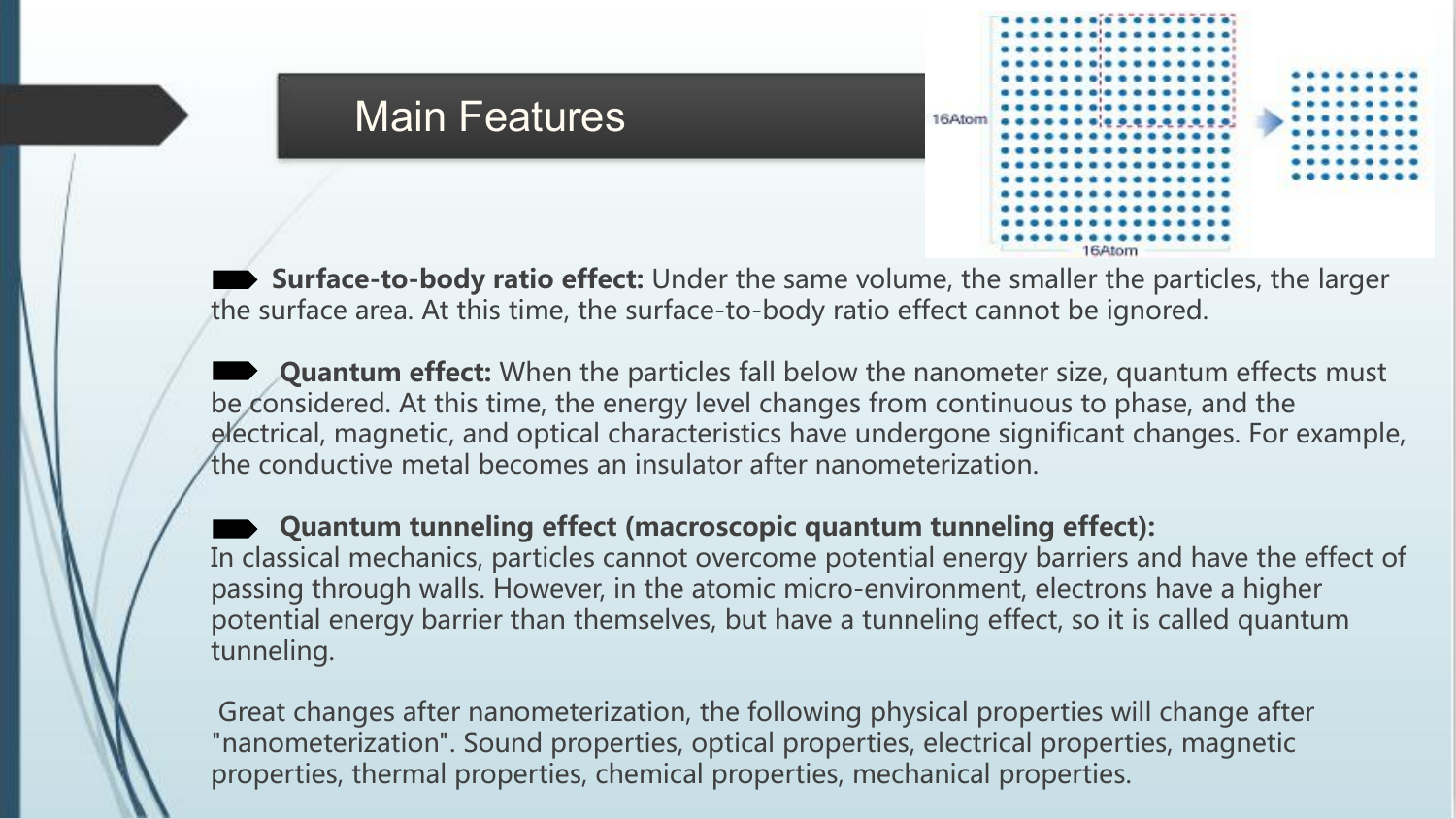# New nano composite material

| Item                        |                      | <b>Conditional unit</b>            | <b>Specifiction</b>                   |
|-----------------------------|----------------------|------------------------------------|---------------------------------------|
| <b>Physical</b><br>property | Appearance           | Standard                           | Light yellow aqueous solution         |
|                             | Main ingredient      |                                    | Titanium dioxide, water and<br>silver |
|                             | Solid content        | Weight percentage<br>wt $%$        | $1.0 - 1.2$                           |
|                             | Particle size        | nm                                 | $<$ 100 $nm$                          |
|                             | PH                   |                                    | $7.5 - 9.5$                           |
|                             | Viscosity            | 25°CmPa <sub>S</sub>               | < 5                                   |
|                             | Refractive index     |                                    | $2.2 - 2.4$                           |
|                             | proportion           | $25^{\circ}$ C                     | 1.02                                  |
|                             | Freezing point       | $^{\circ}$ C                       | $\overline{4}$                        |
| <b>Safety</b>               | Oral toxicity test   | LD50(mg/kg.mouse)                  | >5000mg/kg                            |
|                             | Skin irritation test | <b>Primary irritation</b><br>index | $\overline{0}$                        |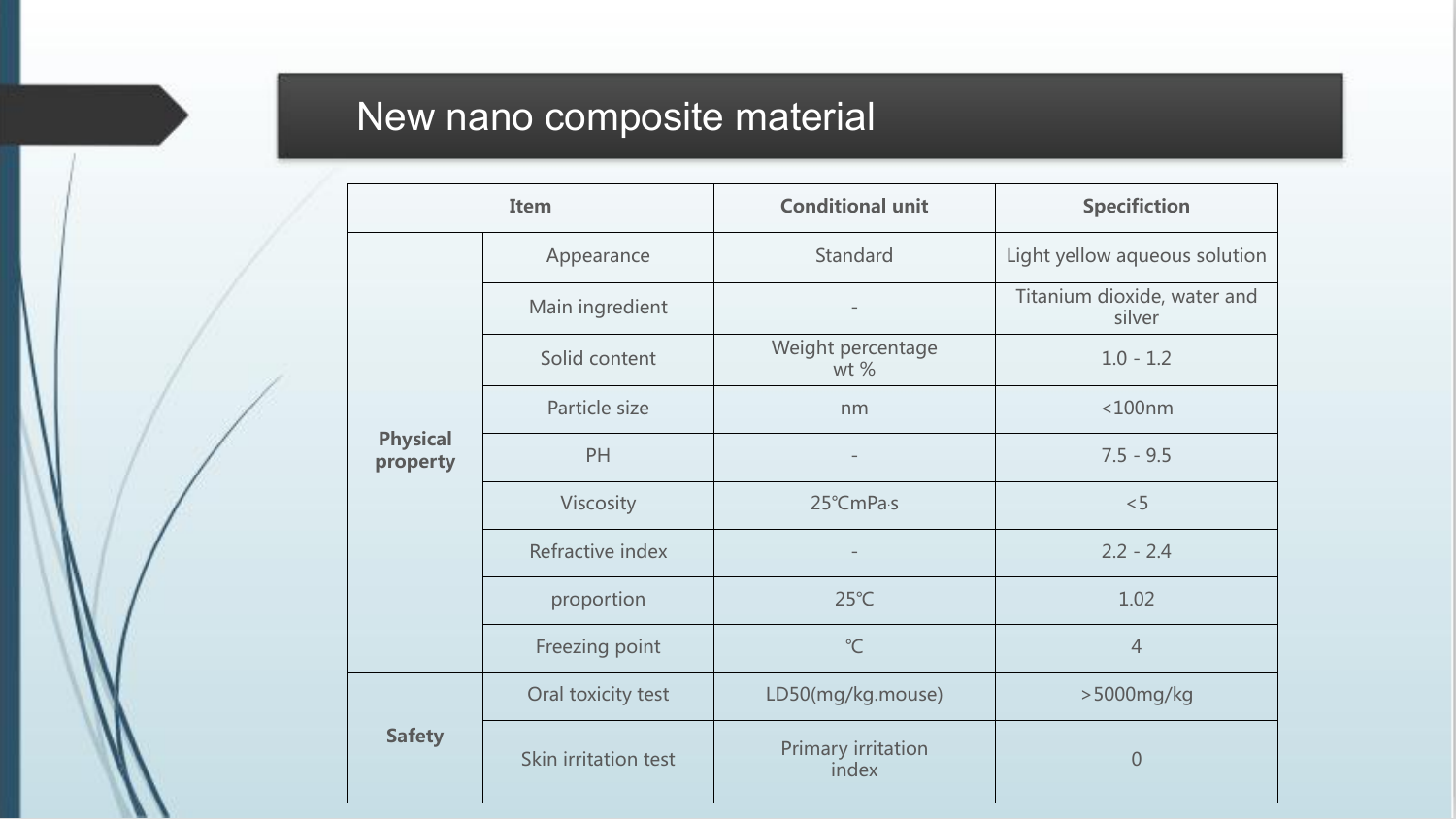#### **Material characteristics and application description:**

The new nano-composite material is a new type of nano-composite surface treatment and environmentally friendly non-toxic material designed to provide general indoor environmental needs. It has self-cleaning, ultra-high temperature resistance (below 500℃), high hardness, antibacterial, anti-viral, air purification, and removal of the environment. Pollution, highly functional surface treatment environmentally friendly material solution.

#### **Material functionality:**

Excellent anti-fouling, self-cleaning & deodorization & anti-bacterial & anti-viral & removal of pollution (formaldehyde) in the environment, TVOC & nano-materials with excellent adhesion, non-toxic and environmentally friendly materials and other characteristics.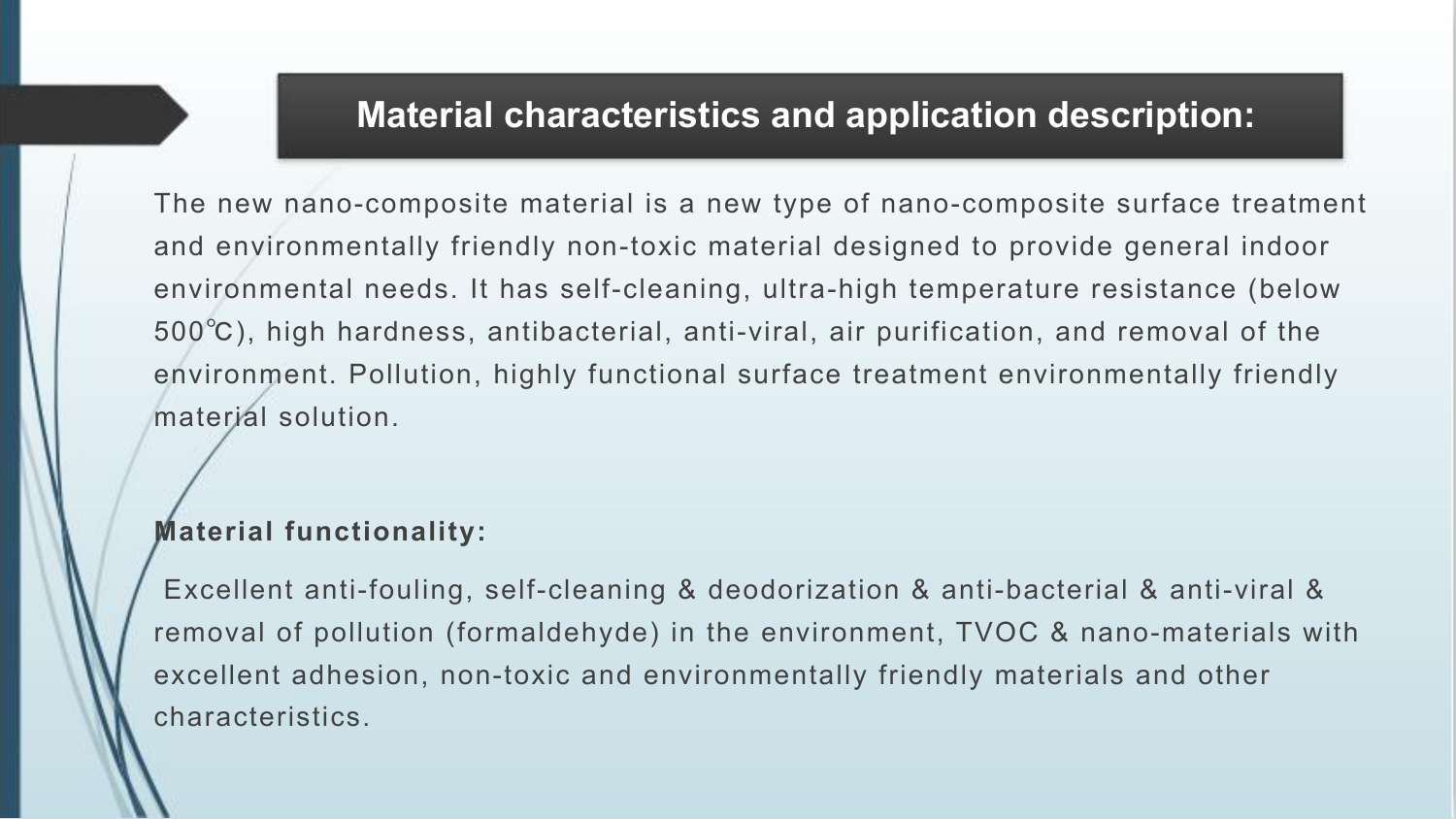## Titanium dioxide (Tio2)

Titanium dioxide, chemical formula is TiO2, commonly known as titanium dioxide, mostly used in photocatalysts, cosmetics, can rely on ultraviolet light

Even visible light disinfection and sterilization, there are already some products available. Titanium dioxide is a catalyst for the reaction of water to produce hydrogen and oxygen. Titanium dioxide can be made into a photocatalyst for purification

Air can eliminate 25% to 45% of nitrogen oxides in vehicle emissions, and can be used to control PM2.5 suspended particulates, excessive air pollution.

**Titanium dioxide crystal type:** anatase type (Anatase)/rutile phase/brookite type

There are four main advantages of titanium dioxide:

- 1) Titanium dioxide is resistant to strong acids, alkalis and organic solvents.
- 2) Titanium dioxide will not dissolve itself in the photochemical reaction.
- 3) Titanium dioxide does not contain toxic substances.
- 4) The raw material of titanium dioxide is rich in titanium ore, and the price is low.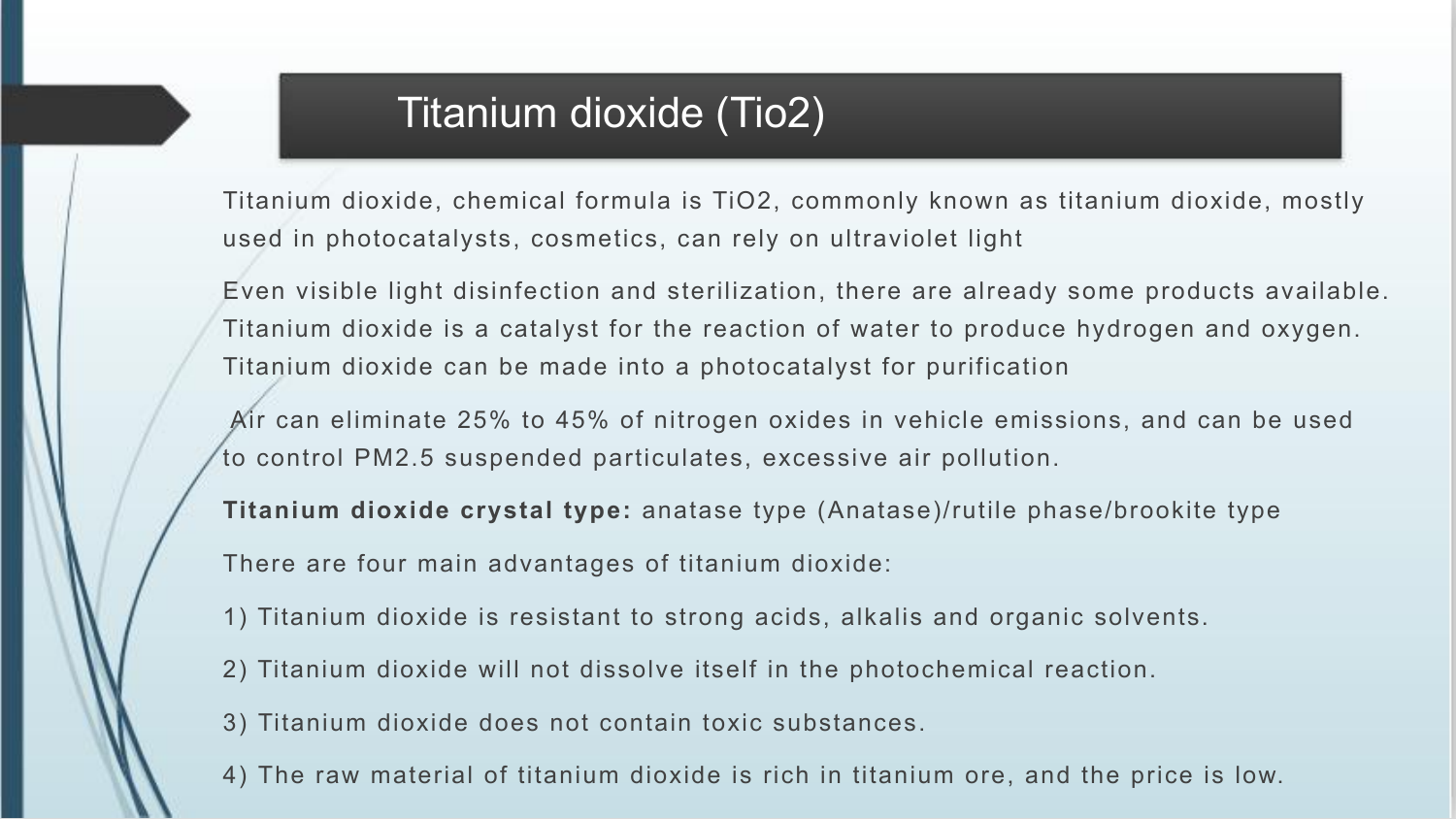#### **Photocatalyst principle diagram**



The energy generated by light (below normal normal light) triggers the oxygen and water molecules nearby converted into highly active O-, O2-, O3- (superoxide ions) and hydroxyl radicals (OH-) to decompose organic substances (viruses, bacteria, odor, oil dirt, dust,harmful to humans or the environment), convert it into carbon dioxide (CO2) and water (H2O), this is the role of **photocatalyst.**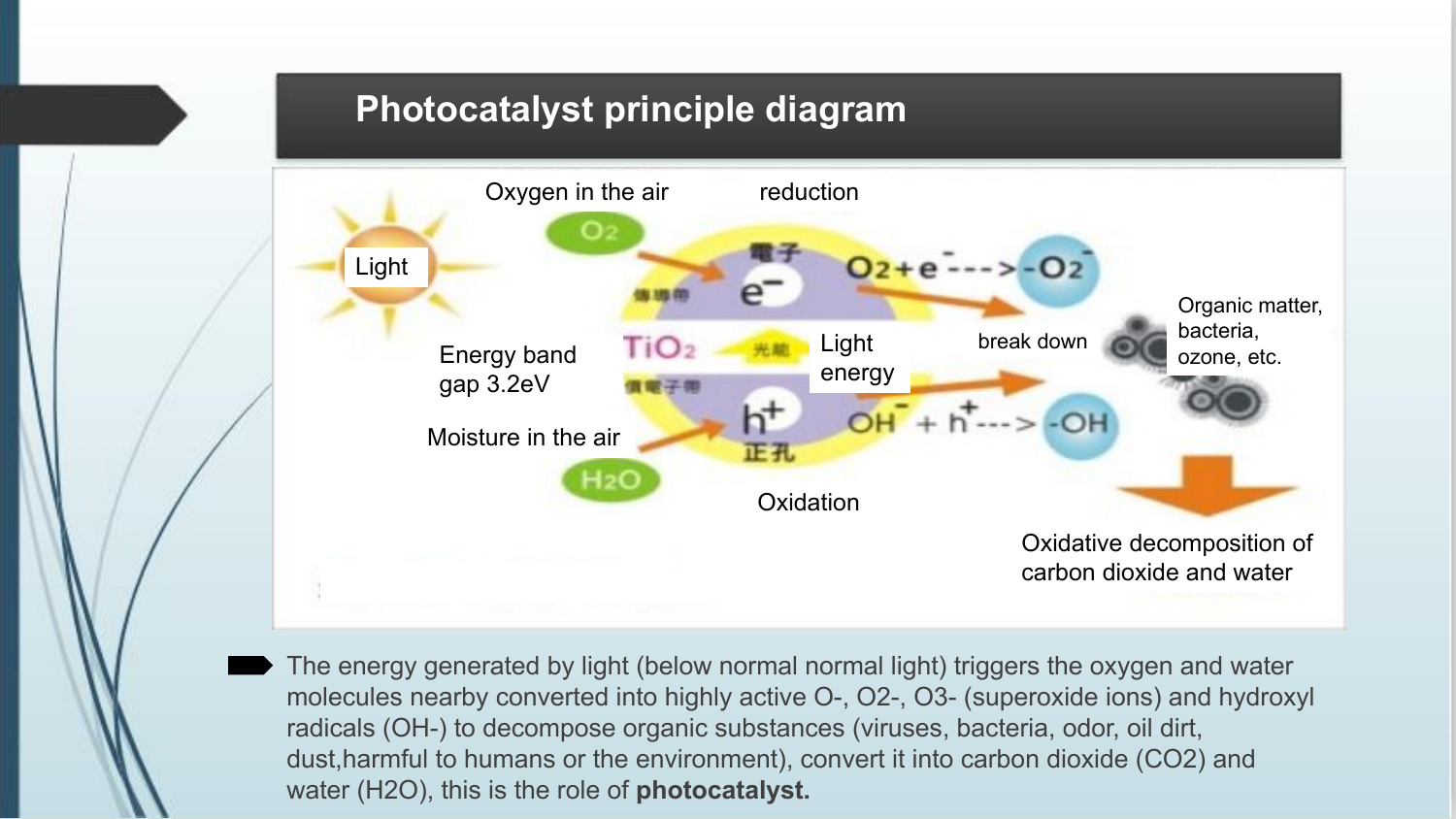Silver is a soft and white shiny transition metal with the highest electrical conductivity, thermal conductivity and reflectivity among all metals.

Silver has high ductility, so it can be rolled into a transparent foil that is only 0.00003 cm thick, and 1 gram of silver particles can be drawn into filaments **Silver**<br>
Silver is a soft and white shiny transitior<br>
conductivity, thermal conductivity and r<br>
Silver has high ductility, so it can be roll<br>
0.00003 cm thick, and 1 gram of silver p<br>
about two kilometers long.

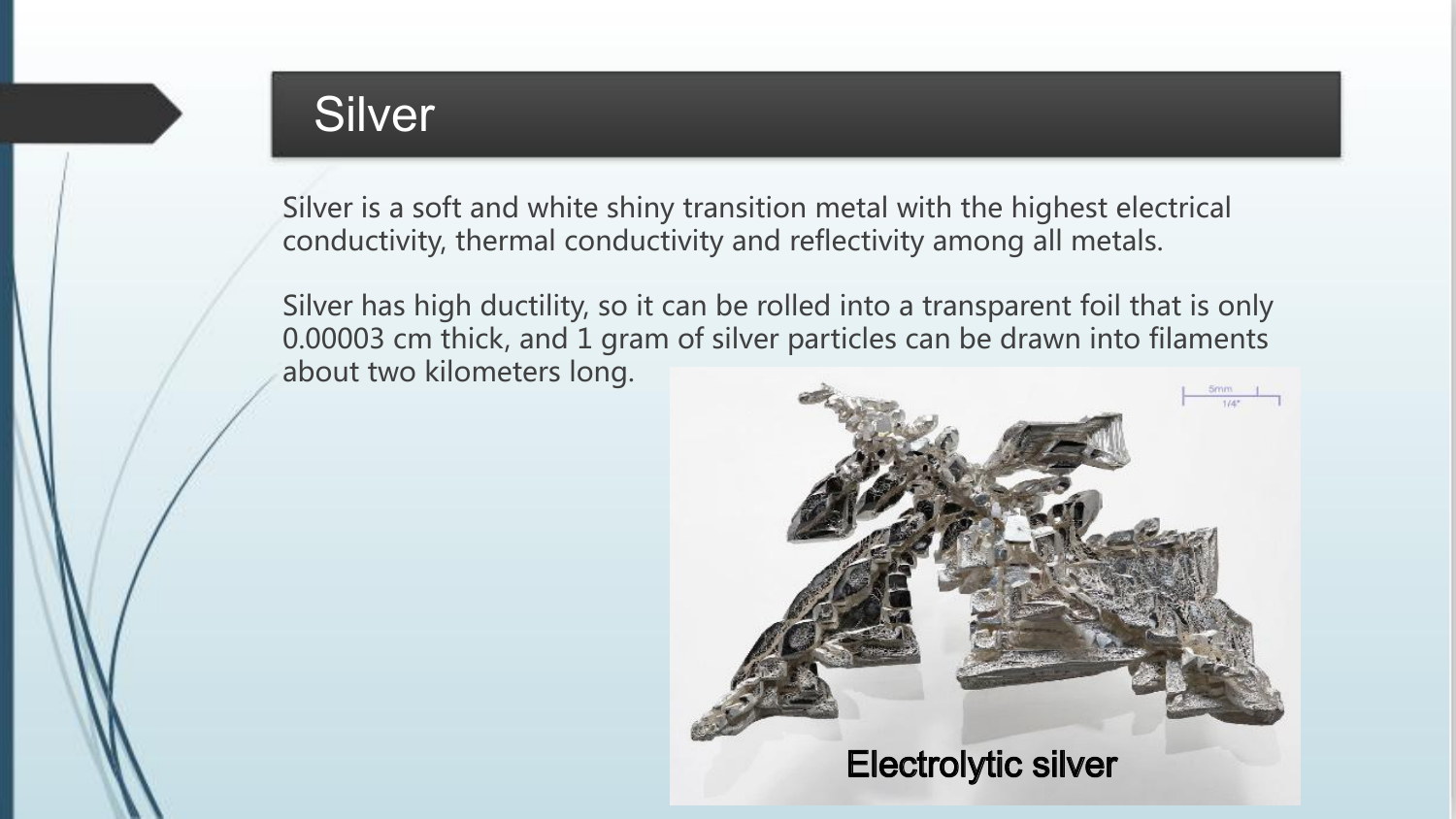# Nano Silver

The principle of action is that nano silver easily adsorbs oxygen atoms on the surface of nano silver particles, so it has strong oxidizing power for microorganisms, and can interact with the hydrogen-sulfur functional group (-SH functional group) on the surface protein of microorganisms, that is, its structure is destroyed by oxidation to achieve excellent antibacterial effect.

**Nano silver** has many advantages such as broad-spectrum bactericidal effect, no drug resistance, no toxicity, no irritation irritation, no need for light activation and no influence by acid and alkali values. Nano silver also has the property of emitting far infrared rays. It has good emissivity in the wavelength range of 4 to 400 microns. It can improve fine circulation, improve immune system function, increase skin activity, improve joint pain, and increase body oxygen content to promote metabolism.





The image of nano silver under electron microscope